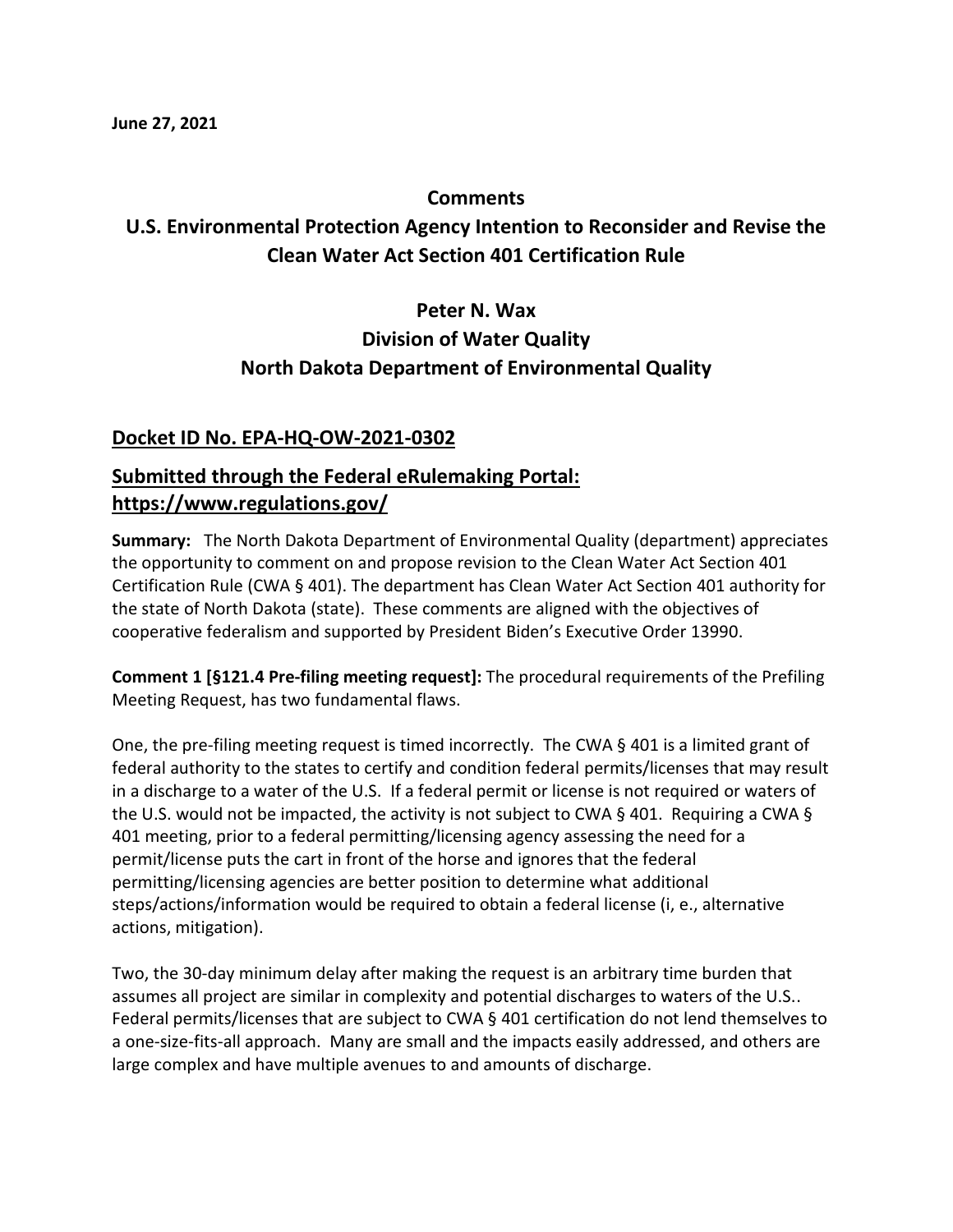To improve the process and still preserve the opportunity for a pre-filing meeting, the pre-filing request needs to be timed in the most efficient and logical sequence. This would be to contact the federal permitting/licensing agency first, and only if a permit or license is required is a prefiling meeting with the certifying agency initiated. Secondly, EPA needs to work with federal licensing and permitting agencies and with state and tribal certifying authorities to develop procedures and practices that will facilitate timely certification decisions based on the best information available. Lastly, the state needs the authority to waive the pre-filing meeting and any arbitrary time-period associated with it.

**Comment 2 [§121.5 Certification request]:** Clearly defining the certification request procedure and requiring a concurrent application to the federal and certifying authority is an appreciated improvement.

**Comment 3-A [§121.6 Establishing the reasonable period of time]:** A positive and appreciated improvement is the requirement that the federal permitting/licensing agency CFR 40 121.6(b) will within 15 days of receiving notice of the certification request from the project proponent, shall provide in writing to the certifying authority: (1) The date of receipt, (2) The reasonable period of time to act, and (3) The date upon which waiver will occur if the certifying authority does not act.

**Comment 4-B [§121.6 Establishing the reasonable period of time]:** The process for determining the "reasonable period of time" is Federally heavy handed. It does not adequately involve the certifying agency in setting a "reasonable period of time". This lack of required cooperative leaves a state or tribe only the option of denying certification if the information needed or the time involved to review it will exceed the Federally imposed "reasonable period of time".

A straight-forward solution is under CFR 40 §121.6(c) add: (1) An additional consideration to State or tribal laws [I. g., public notices, comment periods, workload restrictions], and (2) a process that gives the state or tribe an option to extend the reasonable period of time not to exceed 1 year if it is for additional information and reasonable time for review.

**Comment 5 [§121.3 Scope of certification]:** The current scope of certification (water quality requirements as applicable in section 301, 302, 303, 206, and 307 of the clean water act) limits the state from protecting water resources from a project as a whole.

The CWA § 401 was enacted to prevent a federally permitted or licensed action from being an active source of pollution. Incorporated into the 1972 Clean Water Act, § 401 was a tool to stop a federal action that would prevent a state or tribe from protecting their waters. The state and tribes will base the certification on a list of CWA authorities including "any other appropriate requirements of state or tribal law (CWA § 401(d)). This is clearly stated § 401(b) allowing 'any applicable effluent limitations and other limitations' on a project to meet other limitation [i.e., 301, or 302).

An easy fix is to return the state's authority [as intended in the CWA § 401] to address the project as a whole and all potential water quality impacts of the action.